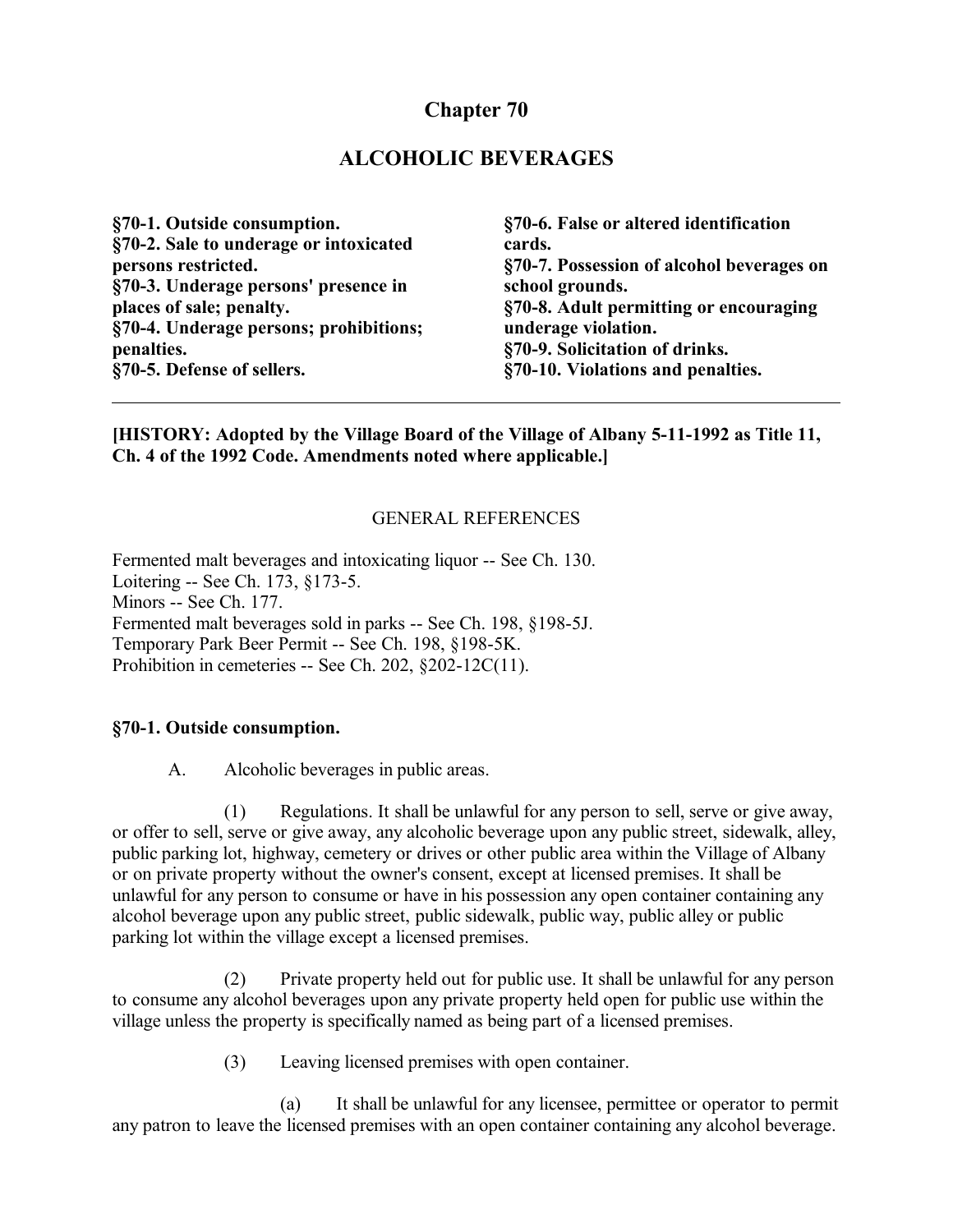(b) It shall be unlawful for any patron to leave a licensed premises with an open container containing any alcohol beverage.

(4) Possession and consumption of alcohol beverages in parks.

(a) No person shall possess or consume any intoxicating beverages in any village park except with a special permit as follows.

(b) A special permit for possession and consumption of intoxicating beverages in the Albany Village Parks may be granted by the Police Department to residents of the area.

(c) Application shall be made on a form provided by the Police Department and shall set forth the name, address and age of the applicant, the date, time and place proposed for use and the number of persons to attend.

(d) Application shall be made in person by the applicant at least 24 hours prior to the date for which the permit is requested. The permit granted shall extend to all persons of legal drinking age invited by the applicant. The permit shall permit possession or consumption of intoxicating beverages on the date specified and during the hours that the park is open for use by the public.

(e) A fee will be charged at the time of application, with the amount to be set by the Village Board.

leaving.

(f) The applicant shall be responsible for cleaning the area before

(g) A special permit for possession and consumption of intoxicating beverages in a park shall be revoked immediately if the applicant or any person possessing or consuming intoxicating beverages by that special permit violates any provision of this Code or harasses, intimidates or interferes with any other person in the full use and enjoyment of the park. Any police officer of the village shall have the authority to declare the special permit revoked. Upon revocation, the applicant and all persons possessing any intoxicating beverage shall remove the same from the area immediately. Failure to do so after notice of a police officer shall constitute a violation of this section.

(5) Exceptions.

(a) The provisions of this section may be waived by the Village Board for duly authorized events.

(b) Any organization which has been issued a Temporary Fermented Malt Beverage and/or Temporary Wine License for a designated area pursuant to this Code, provided that the provisions of this chapter and Chapter 130, Fermented Malt Beverages and Intoxicating Liquor, are fully complied with.

B. Definitions. As used in this section, the following terms shall have the meanings indicated:

ALCOHOLIC BEVERAGE -- Includes all ardent, spirituous, distilled or vinous liquors, liquids or compounds, whether medicated, proprietary, patented or not, and by whatever name called, as well as all liquors and liquids made by the alcoholic fermentation of an infusion in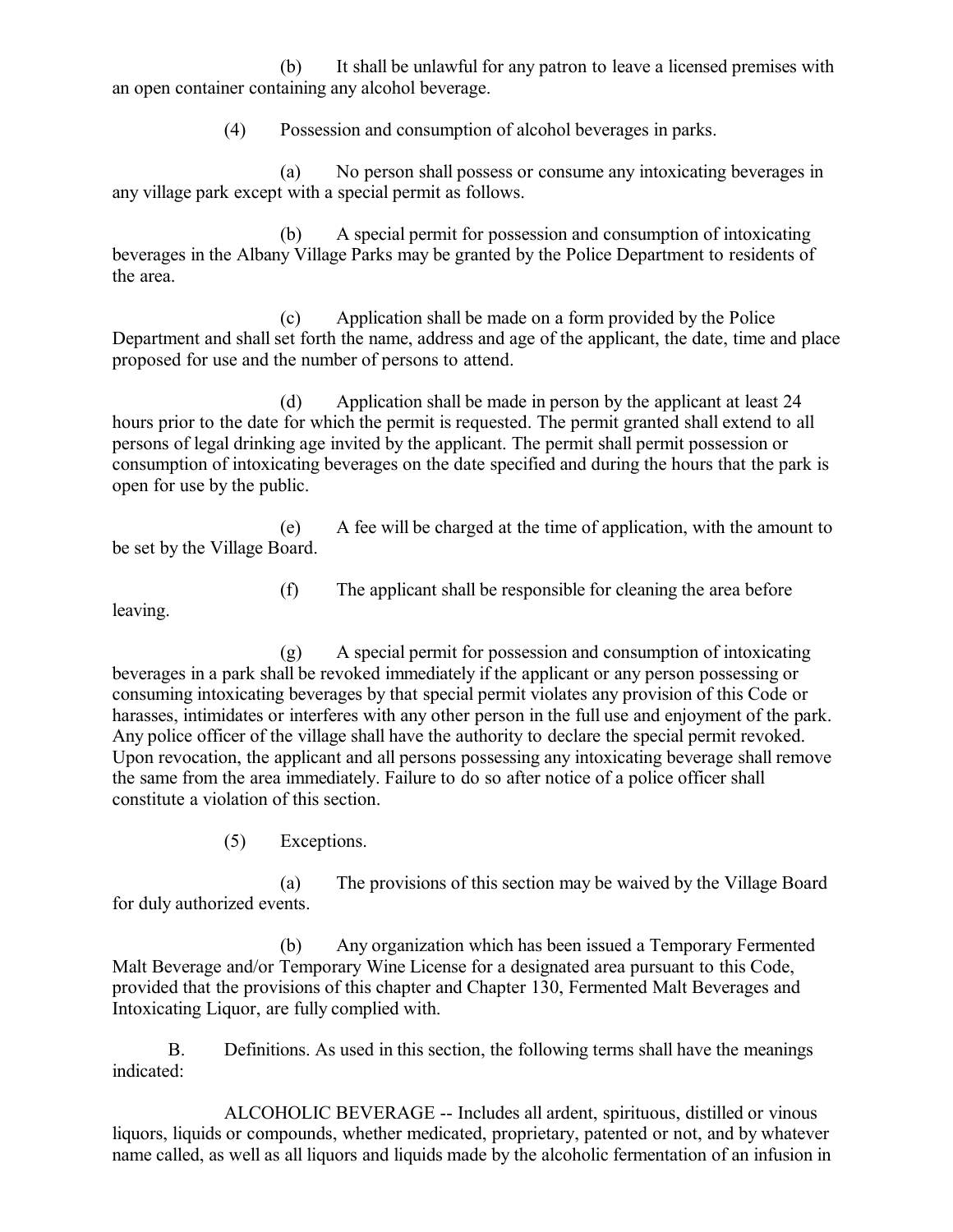potable water of barley malt and hops, with or without unmalted grains or decorticated or degerminated grains or sugar, which contain 1/2 of 1% or more of alcohol by volume and which are fit for use for beverage purposes.

PUBLIC AREA -- Any location within the village which is open to access to persons not requiring specific permission of the owner to be at such location, including all parking lots serving commercial establishments.

UNDERAGE PERSON -- Any person under the legal drinking age as defined by the Wisconsin Statutes.

### **§70-2. Sale to underage or intoxicated persons restricted.**

A. Sales of alcohol beverages to underage persons.

(1) No person may procure for, sell, dispense or give away any fermented malt beverages to any underage person not accompanied by his or her parent, guardian or spouse who has attained the legal drinking age.

(2) No licensee or permittee may sell, vend, deal or traffic in fermented malt beverages to or with any underage person not accompanied by his or her parent, guardian or spouse who has attained the legal drinking age.

(3) No adult may knowingly permit or fail to take action to prevent the illegal consumption of alcohol beverages by an underage person on premises owned by the adult or under the adult's control. This subsection does not apply to alcohol beverages used exclusively as part of a religious service.

B. Penalties.

 $(1)^1$  $(1)^1$  $(1)^1$  A person who commits a violation of Subsection A above is subject to a forfeiture of:

(a) Not more than \$500 if the person has not committed a previous violation within 30 months of the violation; or

(b) Not more than \$500 or imprisonment for not more than 30 days, or both, if the person has committed a previous violation within 30 months of violation.

(2) In addition to the forfeitures provided in Subsections  $B(1)(a)$  and (b) above, a court shall suspend any license issued under this chapter to a person violating this subsection for:

(a) Not more than three days, if the court finds that the person committed a violation within 12 months after committing one previous violation;

(b) Not less than three days nor more than 10 days, if the court finds that the person committed a violation within 12 months after committing two other violations; or

(c) Not less than 15 days nor more than 30 days, if the court finds that the person committed the violation within 12 months after committing three other violations.

<span id="page-2-0"></span><sup>1</sup> Editor's Note: Amended at time of adoption of Code (see Ch. 1, General Provisions, Art. I).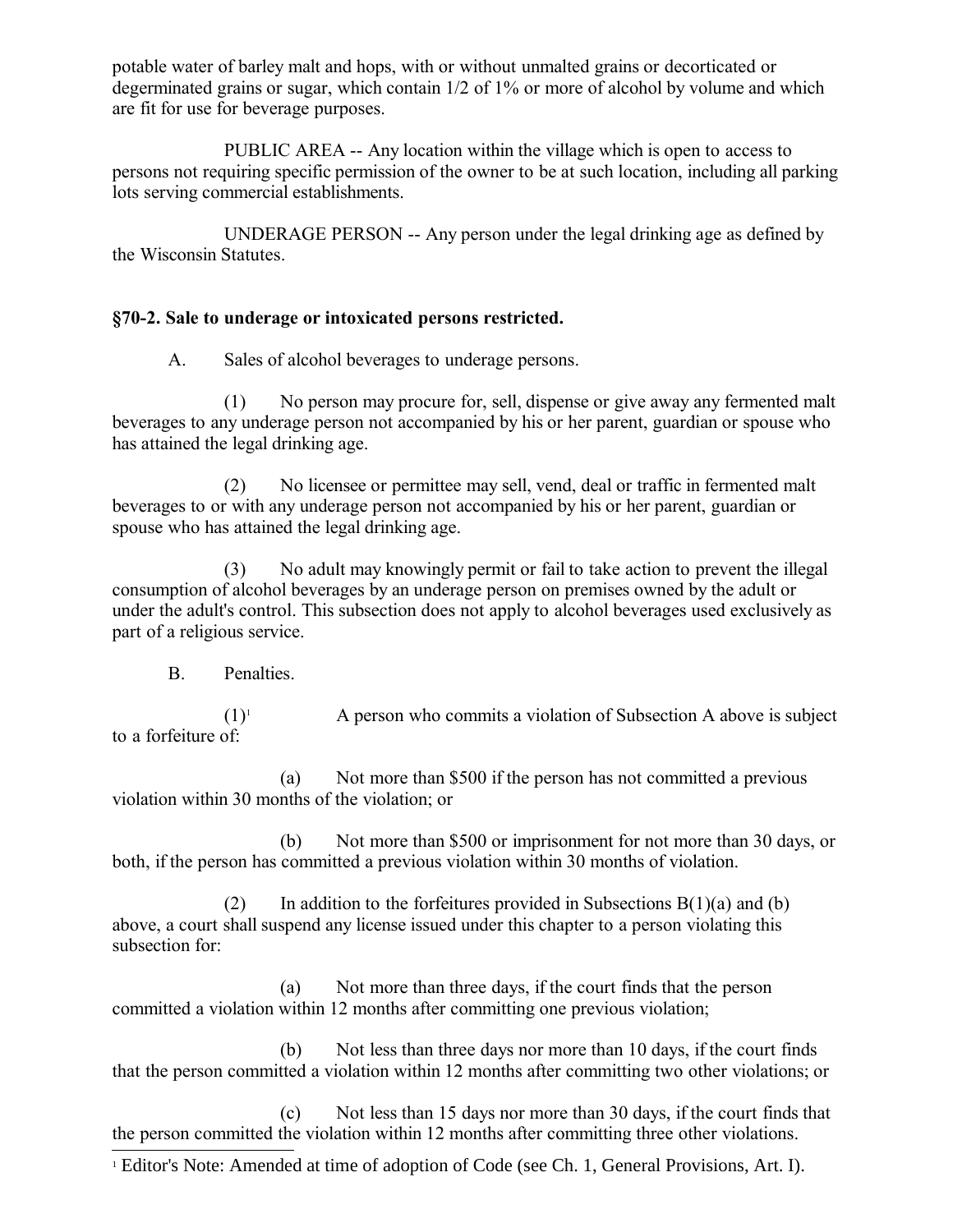C. Sale of alcohol beverages to intoxicated persons.

(1) No person may procure for, sell, dispense or give away alcohol beverages to a person who is intoxicated.

(2) No licensee or permittee may sell, vend, deal or traffic in alcohol beverages to or with a person who is intoxicated.

D. Penalties. Any person who violates Subsection C above shall be subject to a forfeiture of not less than \$100 nor more than \$500 or imprisoned for not more than 60 days, or both.

State Law Reference: W.S.A. s. 125.07.

#### **§70-3. Underage persons' presence in places of sale; penalty.**

A. Restrictions. An underage person not accompanied by his or her parent, guardian or spouse who has attained the legal drinking age may not enter or be on any premises for which a license or permit for the retail sale of alcohol beverages has been issued for any purpose except the transaction of business pertaining to the licensed premises with or for the licensee or his or her employee. The business may not be amusement or the purchase, receiving or consumption of edibles or beverages or similar activities which normally constitute activities of a customer of the premises. This subsection does not apply to:

(1) An underage person who is a resident, employee, lodger or boarder on the premises controlled by the proprietor, licensee or permittee of which the licensed premises consists or is a part.

(2) An underage person who enters or is on a Class "A" or "Class N" premises for the purpose of purchasing items other than alcohol beverages. An underage person so entering the premises may not remain on the premises after the purchase.

(3) Hotels, drugstores, grocery stores, bowling alleys, service stations, vessels, cars operated by any railroad, regularly established athletic fields, stadiums or public facilities as defined in W.S.A. s. 125.51(5)(b)1.d, indoor golf simulator facilities, outdoor volleyball courts that are contiguous to a licensed premises and centers for the visual performing arts, which are owned by a county or municipality.<sup>[2](#page-3-0)</sup>

(4) Premises in the State Fair Park, concessions authorized on state-owned premises in the state parks and state forests as defined or designated in W.S.A. chs. 27 and 28 and parks owned or operated by agricultural societies.

(5) Ski chalets, golf courses and golf clubhouses, private tennis clubs, racetracks, curling clubs and private soccer clubs.<sup>[3](#page-3-1)</sup>

(6) Premises operated under both a "Class B" alcoholic beverage or Class "B" fermented malt beverage license or permit and a restaurant permit where the principal business conducted is that of a restaurant. If the premises are operated under both a "Class B" alcoholic beverage or Class "B" fermented malt beverage license or permit and a restaurant permit, the

<span id="page-3-1"></span><span id="page-3-0"></span><sup>2</sup>Editor's Note: Amended at time of adoption of Code (see Ch. 1, General Provisions, Art. I). 3Editor's Note: Amended at time of adoption of Code (see Ch. 1, General Provisions, Art. I).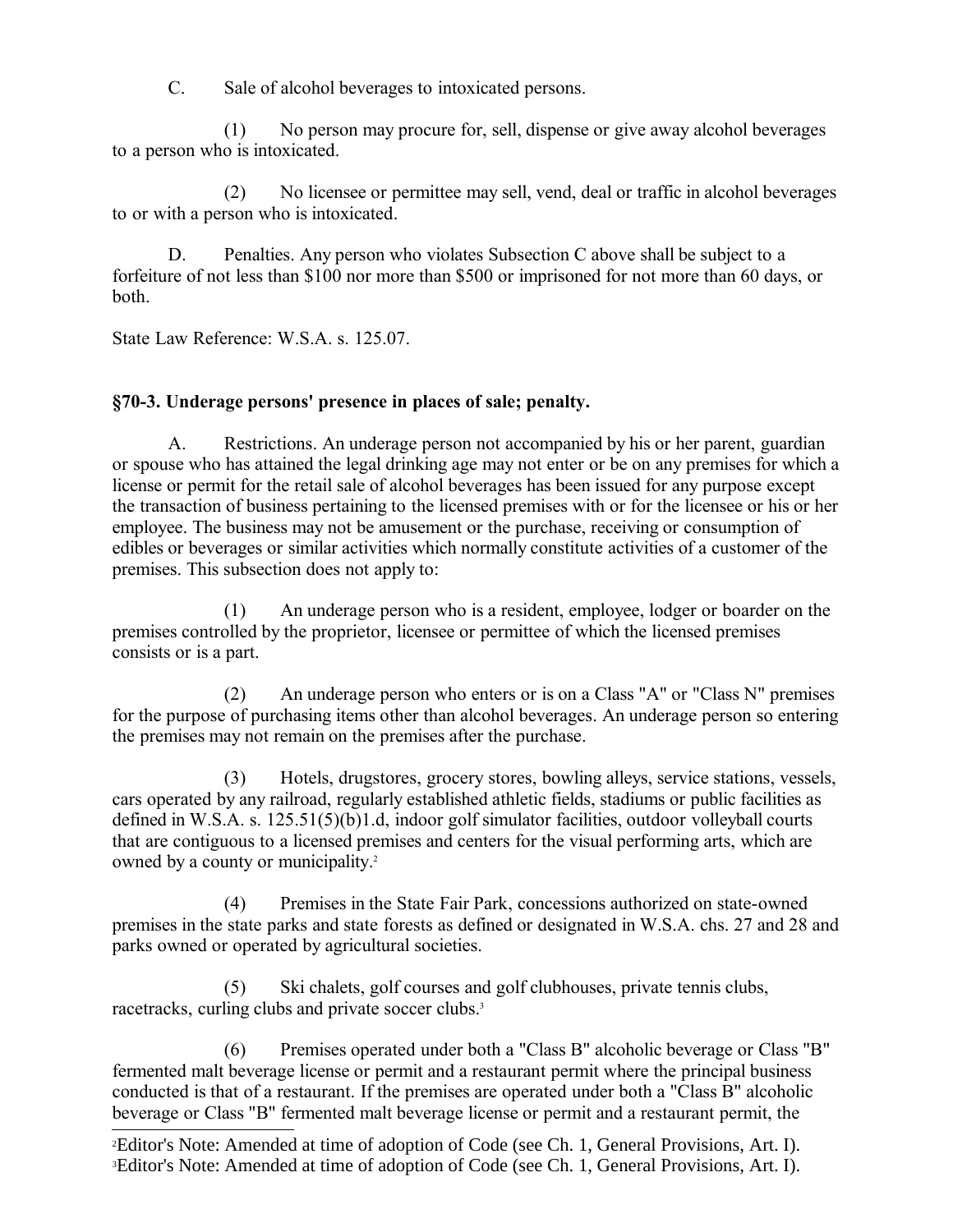principal business conducted is presumed to be the sale of alcohol beverages, but the presumption may be rebutted by competent evidence.

(7) An underage person who enters or remains on a "Class B" alcoholic beverage or Class "B" fermented malt beverage premises for the purpose of transacting business at an auction or market, if the person does not enter or remain in a room where alcohol beverages are sold, furnished or possessed.

(8) An underage person who enters or remains in a room on "Class B" alcoholic beverage or Class "B" fermented malt beverage licensed premises separate from any room where alcohol beverages are sold or served for the purpose of engaging in marching or drilling with a group of other persons if no alcohol beverages are furnished or consumed by any person in the room where the underage person is present and the presence of underage persons is authorized under this Subsection. An underage person may enter and remain on "Class B" alcoholic beverage or Class "B" fermented malt beverage premises under this subsection only if the municipality which issued the "Class B" alcoholic beverage or Class "B" fermented malt beverage license adopts an ordinance permitting underage persons to enter and remain on the premises as provided in this subsection and the law enforcement agency responsible for enforcing the ordinance issues to the "Class B" alcoholic beverage or Class "B" fermented malt beverage licensee a written authorization permitting underage persons to be present under this subsection on the date specified in the authorization. Before issuing the authorization, the law enforcement agency shall make a determination that the presence of underage persons on the licensed premises will not endanger their health, welfare or safety or that of other members of the community. The licensee shall obtain a separate authorization for each date on which underage persons will be present on the premises.

(9) A person who is at least 18 years of age and who is working under a contract with the licensee, permittee or corporate agent to provide entertainment for customers on the premises.

(10) An underage person who enters or remains on Class "B" or "Class B" licensed premises on a date specified by the licensee or permittee during times when no alcohol beverages are consumed, sold or given away. During those times, the licensee, the agent named in the license if the licensee is a corporation or a person who has an operator's license shall be on the premises unless all alcohol beverages are stored in a locked portion of the premises. The licensee shall notify the local law enforcement agency, in advance, of the times underage persons will be allowed on the premises under this subsection.

(11) An underage person who enters or remains in a dance hall attached to Class "B" or "Class B" licensed premises if the dance hall is separate from any room where alcohol beverages are sold, if there is a separate entrance to the dance hall and if no alcohol beverages are furnished or consumed by any person in the dance hall where the underage person is present.

(12) Premises operating under both a "Class C" license and a restaurant permit.[4](#page-4-0)

(13) An underage person who enters and remains on premises for which a temporary Class "B" license is issued if the licensee is authorized by the official or body that issued the license to permit underage persons to be on the premises and if the licensee permits underage persons to be on the premises.<sup>[5](#page-4-1)</sup>

<span id="page-4-0"></span><sup>4</sup>Editor's Note: Added at time of adoption of Code (see Ch. 1, General Provisions, Art. I).

<span id="page-4-1"></span><sup>&</sup>lt;sup>5</sup> Editor's Note: Amended at time of adoption of Code (see Ch. 1, General Provisions, Art. I).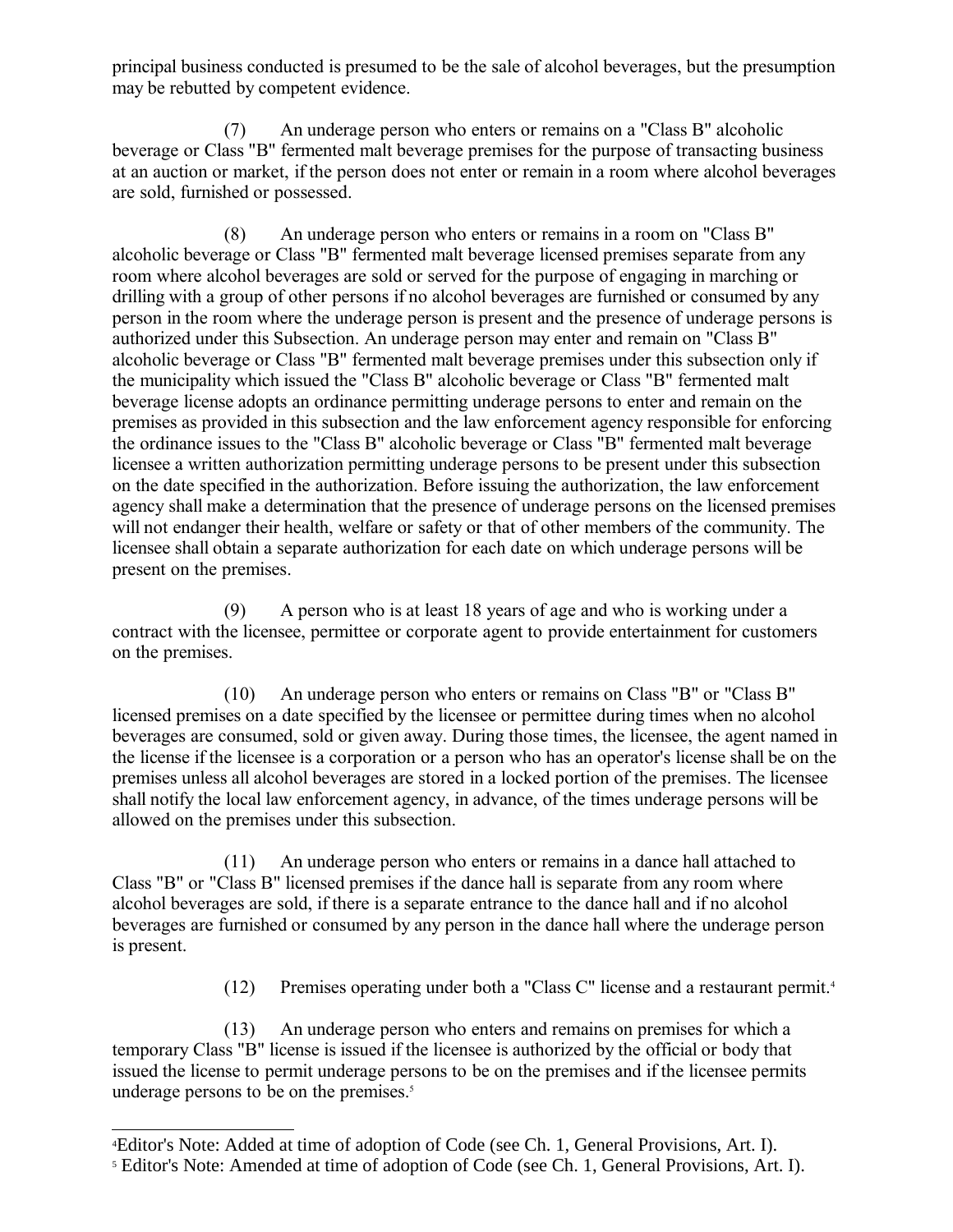B. Penalties. A licensee or permittee who directly or indirectly permits an underage person to enter or be on a licensed premises in violation of Subsection A is subject to a forfeiture of not more than \$500.

### **§70-4. Underage persons; prohibitions; penalties.**

A. Any underage person who does any of the following is guilty of a violation:

(1) Procures or attempts to procure alcohol beverages from a licensee or permittee.

(2) Unless accompanied by a parent, guardian or spouse who has attained the legal drinking age, possesses or consumes alcohol beverages on licensed premises.

(3) Enters, knowingly attempts to enter or is on licensed premises in violation of §70-3A.

(4) Falsely represents his or her age for the purpose of receiving alcohol beverages from a licensee or permittee.

B. Except as provided in W.S.A. s. 125.07(4)bm, any underage person not accompanied by his or her parent, guardian or spouse who has attained the legal drinking age who knowingly possesses or consumes fermented malt beverages is guilty of a violation.

C. Any person violating Subsection A or B is subject to the following penalties:

(1) For a first violation, a forfeiture of not more than \$50 suspension of the person's operating privilege as provided under W.S.A. s. 343.30(6)(b)1, participation in a supervised work program under Subsection D, or any combination of these penalties.

(2) For a violation committed within 12 months of a previous violation, either a forfeiture of not more than \$200, suspension of the person's operation privilege as provided under W.S.A. s. 125.07(4)cg, participation in a supervised work program under Subsection D, or any combination of these penalties.

(3) For a violation committed within 12 months of two or more previous violations, either a forfeiture of not less than \$300, revocation of the person's operating privilege under W.S.A. s. 343.30(6)(b)3, participation in a supervised work program under Subsection D, or any combination of these penalties.

(4) For a violation committed within 12 months of three or more previous violations, either a forfeiture of not less than \$500 nor more than \$1,000, revocation of the person's operating privilege under W.S.A. s. 343.30(6)(b)3, participation in a supervised work program, or any combination of these penalties.

D. Work program.

(1) If the court orders a person to participate in a supervised work program under Subsection D, the court shall set standards for the program within the budgetary limits established by the Village Board. The program may provide the person with reasonable compensation reflecting the market value of the work performed or it may consist of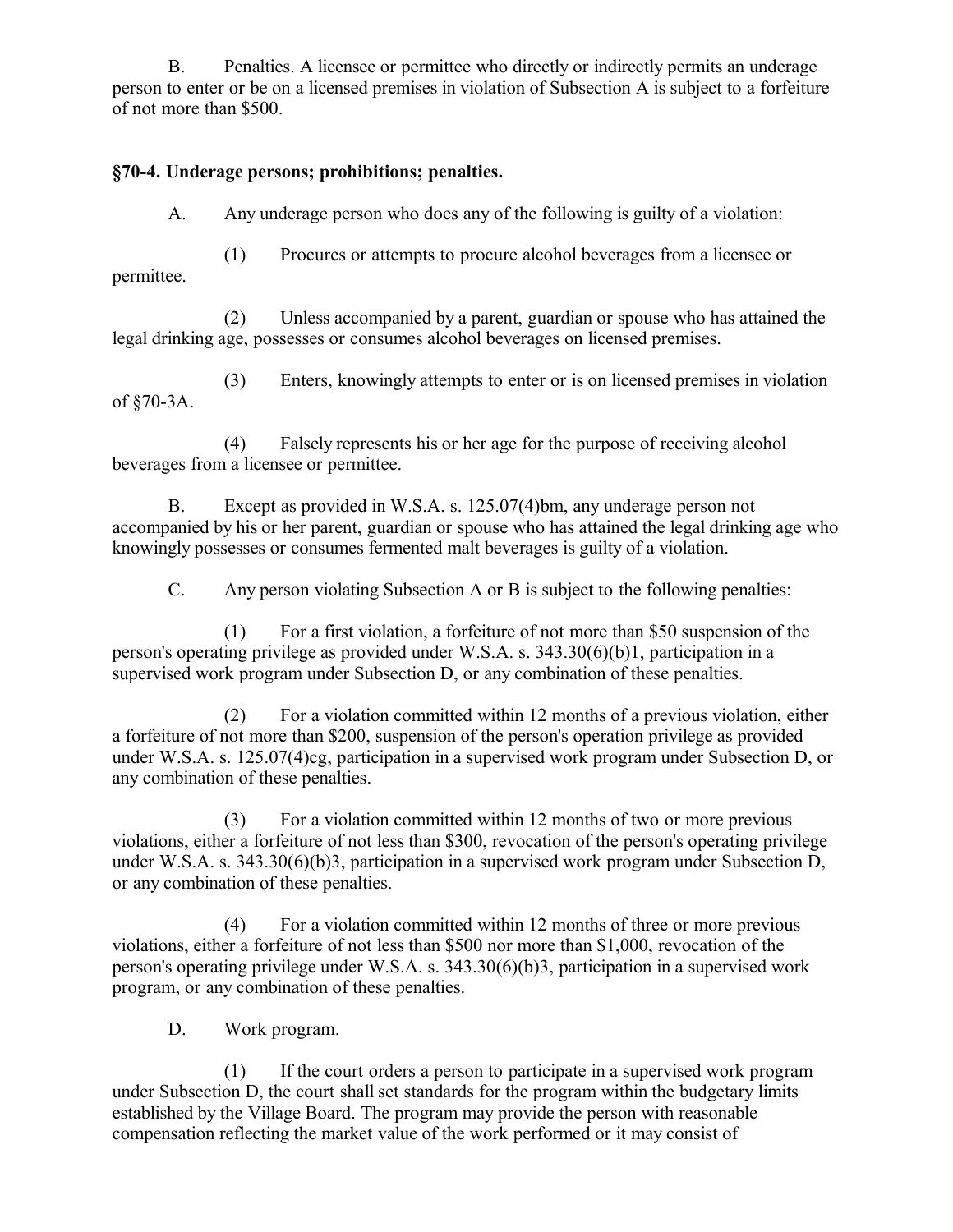uncompensated community service work and shall be administered by the County Department of Public Welfare or a community agency approved by the court.

(2) The supervised work program shall be of a constructive nature designed to promote the person's rehabilitation, shall be appropriate to the person's age level and physical ability and shall be combined with counseling from an agency staff member or other qualified person. The program may not conflict with the person's regular attendance at school. The amount of work required shall be reasonably related to the seriousness of the person's offense.

E. When a court revokes or suspends a person's operating privilege under Subsection C, the Department of Transportation may not disclose information concerning or relating to the revocation or suspension to any person other than a court, district attorney, county corporation counsel, city, village or town attorney, law enforcement agency or the person whose operating privilege is revoked or suspended. A person entitled to receive information under this subsection may not disclose the information to any other person or agency.

F. A person who is under 18 years of age on the date of disposition is subject to W.S.A. s. 938.344, unless proceedings have been instituted against the person in a court of civil or criminal justice after dismissal of the citation under W.S.A. s. 938.344(3).<sup>[6](#page-6-0)</sup>

G. Subsections A and B do not prohibit an underage person employed by a licensee or permittee from possessing fermented malt beverages during the brewing process or for sale or delivery to customers.

H. Subsections A and B do not prohibit an underage person employed by a brewery, a winery or a facility for the rectifying or manufacture of intoxicating liquor or the production of fuel alcohol from possessing alcohol beverages during regular working hours and in the course of employment.

## **§70-5. Defense of sellers.**

A. Defenses. In determining whether or not a licensee or permittee has violated §70- 2A or §70-3A, all relevant circumstances surrounding the presence of the underage person or the procuring, selling, dispensing or giving away of alcohol beverages may be considered. In addition, proof of all of the following facts by a seller of alcohol beverages to an underage person is a defense to any prosecution for a violation of this section:

(1) That the purchaser falsely represented that he or she had attained the legal drinking age.

(2) That the appearance of the purchaser was such that an ordinary and prudent person would believe that the purchaser had attained the legal drinking age.

(3) That the sale was made in good faith and in reliance on the representation and appearance of the purchaser in the belief that the purchaser had attained the legal drinking age.

(4) That the underage person supported the representation under Subsection A(1) above with documentation that he had attained the legal drinking age.

B. Book kept by licensees and permittees.

<span id="page-6-0"></span>6Editor's Note: Amended at time of adoption of Code (see Ch. 1, General Provisions, Art. I).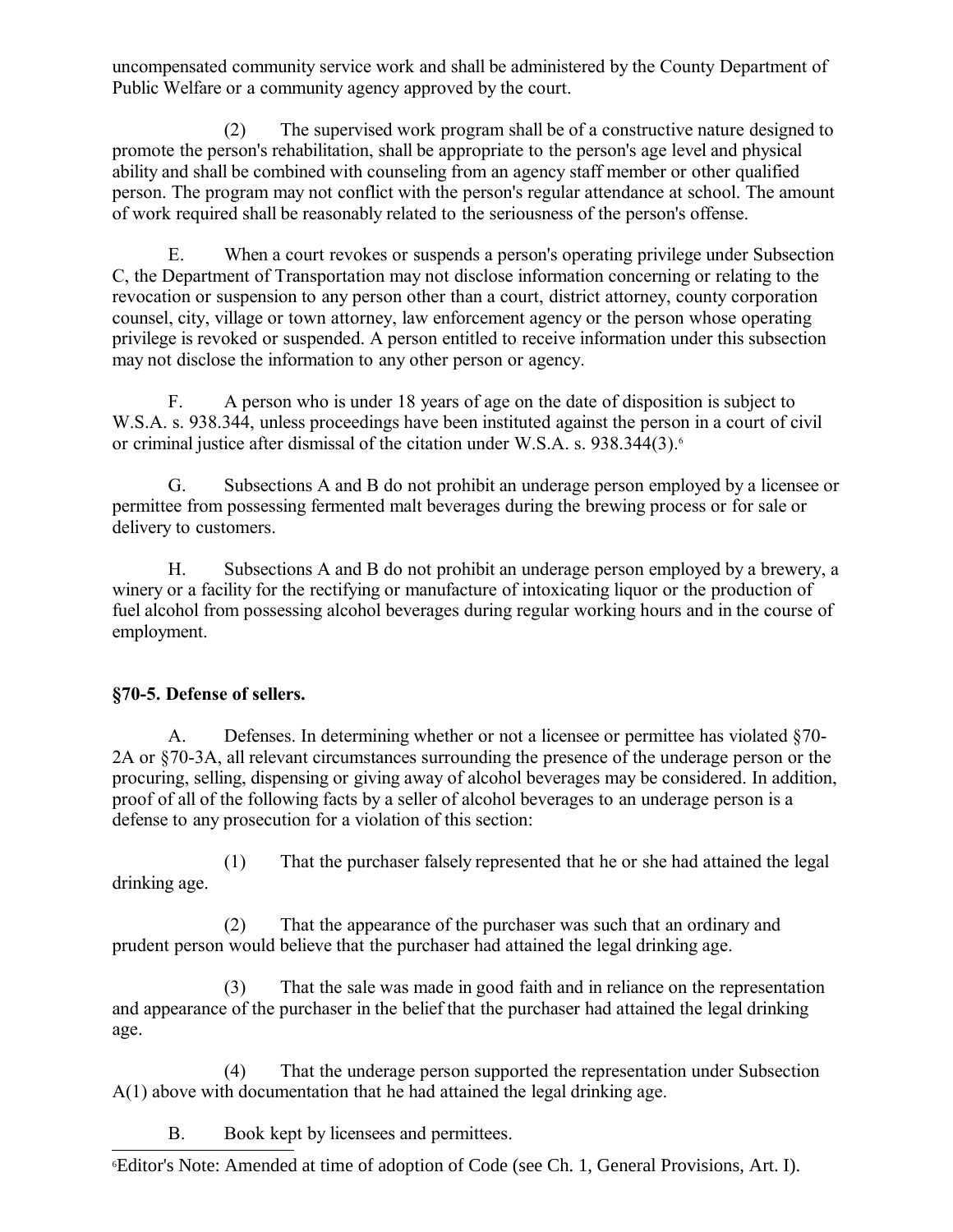(1) Every retail alcohol beverage licensee or permittee may keep a book for the purpose of Subsection A above. The licensee or permittee or his or her employee may require any of the following persons to sign the book:

(a) A person who has shown documentary proof that he or she has attained the legal drinking age, if the person's age is in question.

(b) A person who alleges that he or she is the underage person's parent, guardian or spouse and that he or she has attained the legal drinking age, if the licensee or permittee or his or her employee suspects that he or she is not the underage person's parent, guardian or spouse or that he or she has not attained the legal drinking age.

(2) The book may show the date of the purchase of the alcohol beverage, the identification used in making the purchase or the identification used to establish that a person is an underage person's parent, guardian or spouse and has attained the legal drinking age, the address of the purchase and the purchaser's signature.

State Law Reference: W.S.A. s. 125.07(6) and (7).

## **§70-6. False or altered identification cards.**

A. Penalties.

(1) Any person who has attained the legal drinking age, other than one authorized by W.S.A. s. 125.085 or 343.50, who makes, alters or duplicates an official identification card may be fined not less than \$100 nor more than \$500 or imprisoned not less than 10 days nor more than 30 days, or both.<sup>[7](#page-7-0)</sup>

(2) Any person who has attained the legal drinking age who, in applying for an identification card, presents false information to the issuing officer may be fined not less than \$100 nor more than \$500 or imprisoned not more than 10 days, or both.

B. Any underage person who does any of the following is subject to the penalties specified under §70-4C or D:

(1) Intentionally carries an official identification card not legally issued to him or her, an official identification card obtained under false pretenses or an official identification card which has been altered or duplicated to convey false information. A law enforcement officer shall confiscate any card that violates this subsection.

(2) Makes, alters or duplicates an official identification card.

(3) Presents false information to an issuing officer in applying for an official identification card.

(4) Intentionally carries an official registration card or other documentation showing that the person has attained the legal drinking age, with knowledge that the official identification card or documentation is false.<sup>[8](#page-7-1)</sup>

<span id="page-7-1"></span><span id="page-7-0"></span><sup>&</sup>lt;sup>7</sup> Editor's Note: Amended at time of adoption of Code (see Ch. 1, General Provisions, Art. I). 8Editor's Note: Added at time of adoption of Code (see Ch. 1, General Provisions, Art. I).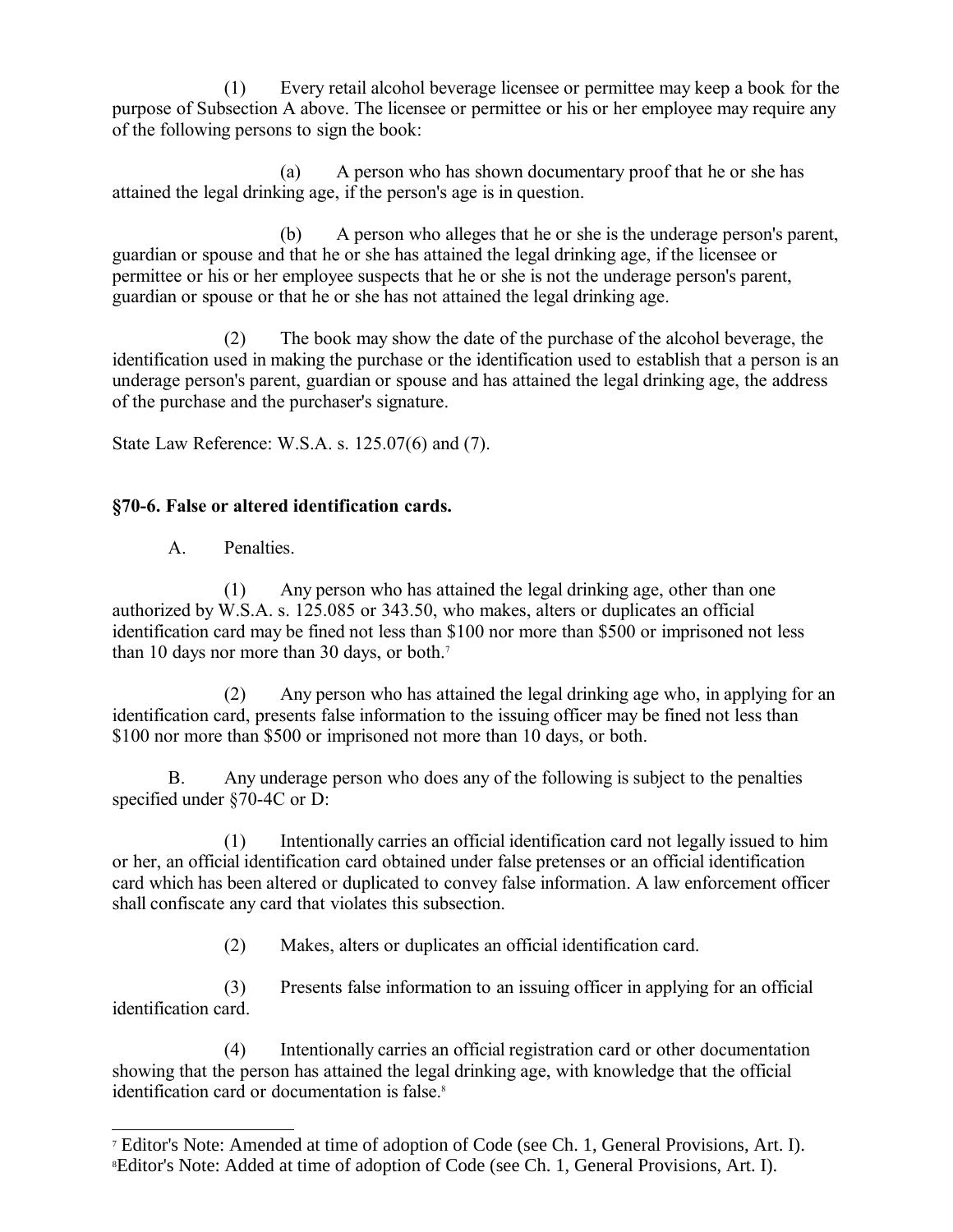State Law Reference: W.S.A. s. 125.085(3).<sup>[9](#page-8-0)</sup>

### **§70-7. Possession of alcohol beverages on school grounds.**

A. Definitions. As used in this section, the following terms shall have the meanings indicated:

MOTOR VEHICLE -- A motor vehicle owned, rented or consigned to a school.

SCHOOL -- A public, parochial or private school which provides an educational program for one or more grades between Grades 1 and 12 and which is commonly known as an elementary school, middle school, junior high school, senior high school or high school.

SCHOOL ADMINISTRATOR -- The person designated by the governing body of a school as ultimately responsible for the ordinary operations of a school.

SCHOOL PREMISES -- Premises owned, rented or under the control of a school.

B. Except as provided by Subsection C, no person may possess or consume alcohol beverages:

- (1) On school premises;
- (2) In a motor vehicle, if a pupil attending the school is in the motor vehicle; or
- (3) While participating in a school-sponsored activity.

C. Alcohol beverages may be possessed or consumed on school premises, in motor vehicles or by participants in school-sponsored activities if specifically permitted, in writing, by the School Administrator, consistent with applicable laws and ordinances.

D. A person who violates this section is subject to a forfeiture of not more than \$200, except that W.S.A. s. 938.344 and §70-4C and D provide the penalties applicable to underage persons.[10](#page-8-1)

## **§70-8. Adult permitting or encouraging underage violation.**

A. No adult may knowingly permit or fail to take action to prevent the illegal consumption of alcohol beverages by an underage person on premises owned by the person or under the person's control. This subsection does not apply to alcohol beverages used exclusively as part of a religious service.

B. No adult may intentionally encourage or contribute to a violation of §70-4A or B.

C. A person who violates this section is subject to a forfeiture of not more than \$500.[11](#page-8-2)

## State Law Reference: W.S.A. s. 125.07(1)(a)3 and 4.

<span id="page-8-2"></span><span id="page-8-1"></span><span id="page-8-0"></span><sup>9</sup>Editor's Note: Amended at time of adoption of Code (see Ch. 1, General Provisions, Art. I). <sup>10</sup>Editor's Note: Amended at time of adoption of Code (see Ch. 1, General Provisions, Art. I). 11Editor's Note: Amended at time of adoption of Code (see Ch. 1, General Provisions, Art. I).